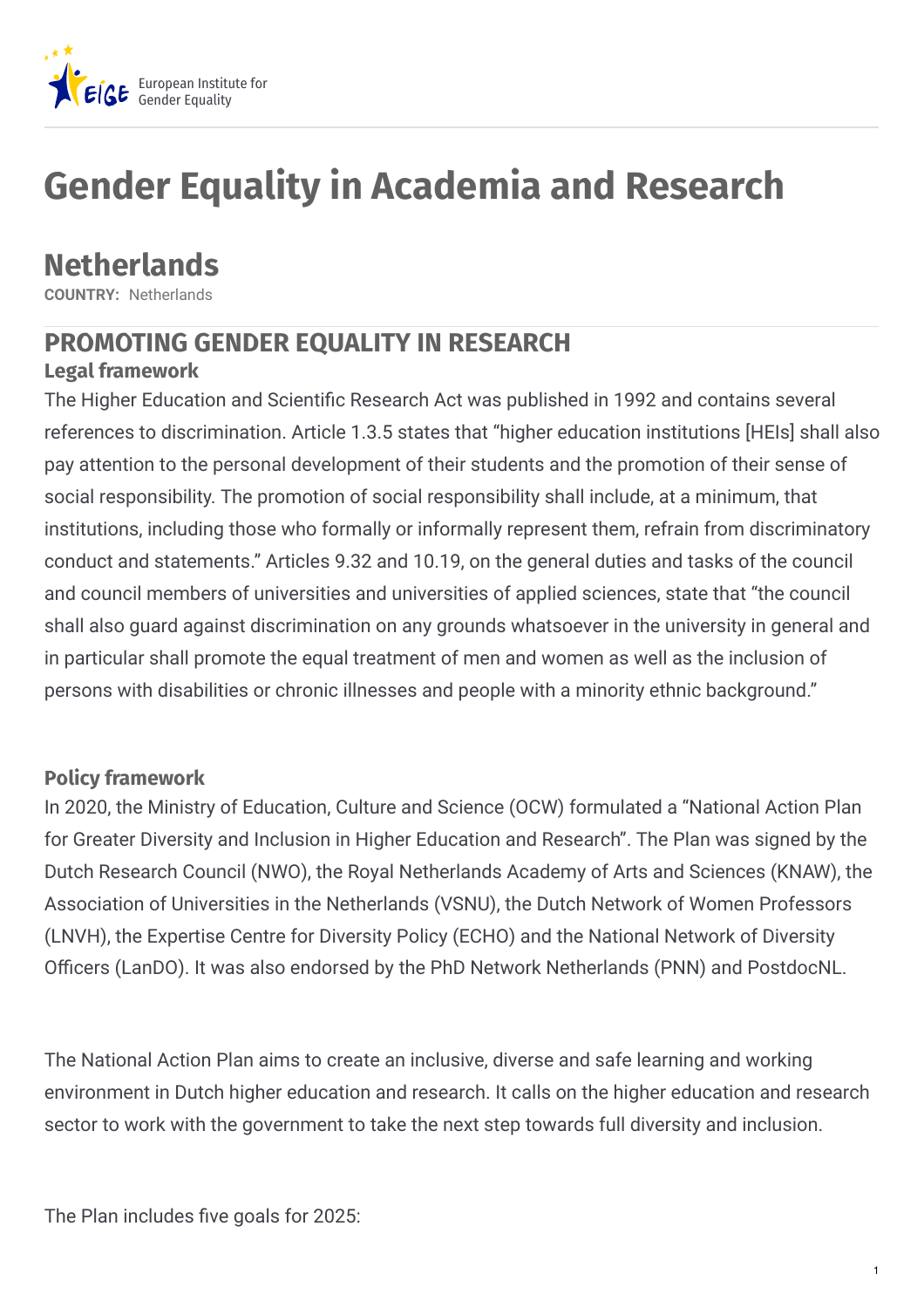Embed diversity and inclusion more effectively in existing instruments, for example, in assessments of research proposals and accreditation;

Monitor diversity in higher education and research better and more widely, including perceived social safety and inclusion;

Establish an award system to promote diversity and inclusion in policy and funding; Encourage cooperation by consolidating and supporting institutional diversity plans; Establish a national centre of excellence on diversity and inclusion to develop, consolidate and share knowledge and expertise.

A National Advisory Committee<sup>[1]</sup> will advise the OCW and the Dutch field of higher education and research on monitoring and attaining these goals. The Committee is funded by the OCW.

The Ministry and the higher education and research field are committed to the five goals in the short and longer term. The OCW, NWO, VSNU, KNAW, LNVH, LanDO, ECHO, PNN, and PostdocNL have indicated their willingness to accept the Committee's recommendations and take concrete steps towards achieving the goals.

# **Other stimulatory initiatives**

In 2017, the OCW provided additional funds for the appointment of 100 women professors. The *Westerdijk Talent Impuls* initiative aimed to increase the share of women professors. Universities were encouraged to promote women researchers to full professors and were offered compensation for the extra salary entailed. One of the conditions for approving the application for nancial compensation was that the professor in question should have permanent employment prospects. Over EUR 5 million in funding was made available, with the NWO tasked with dividing the funds. In 2018, 100 women professors were appointed.

Average growth in the percentage of women professors has consistently increased in recent years, reaching a peak of 2.2 % growth in 2018, when funds were made available under the *Westerdijk Talent Impuls* to appoint 100 women professors in addition of the targets universities themselves had set. This growth dropped to 1.1 % a year later, suggesting that specific targeted actions are necessary to accelerate change.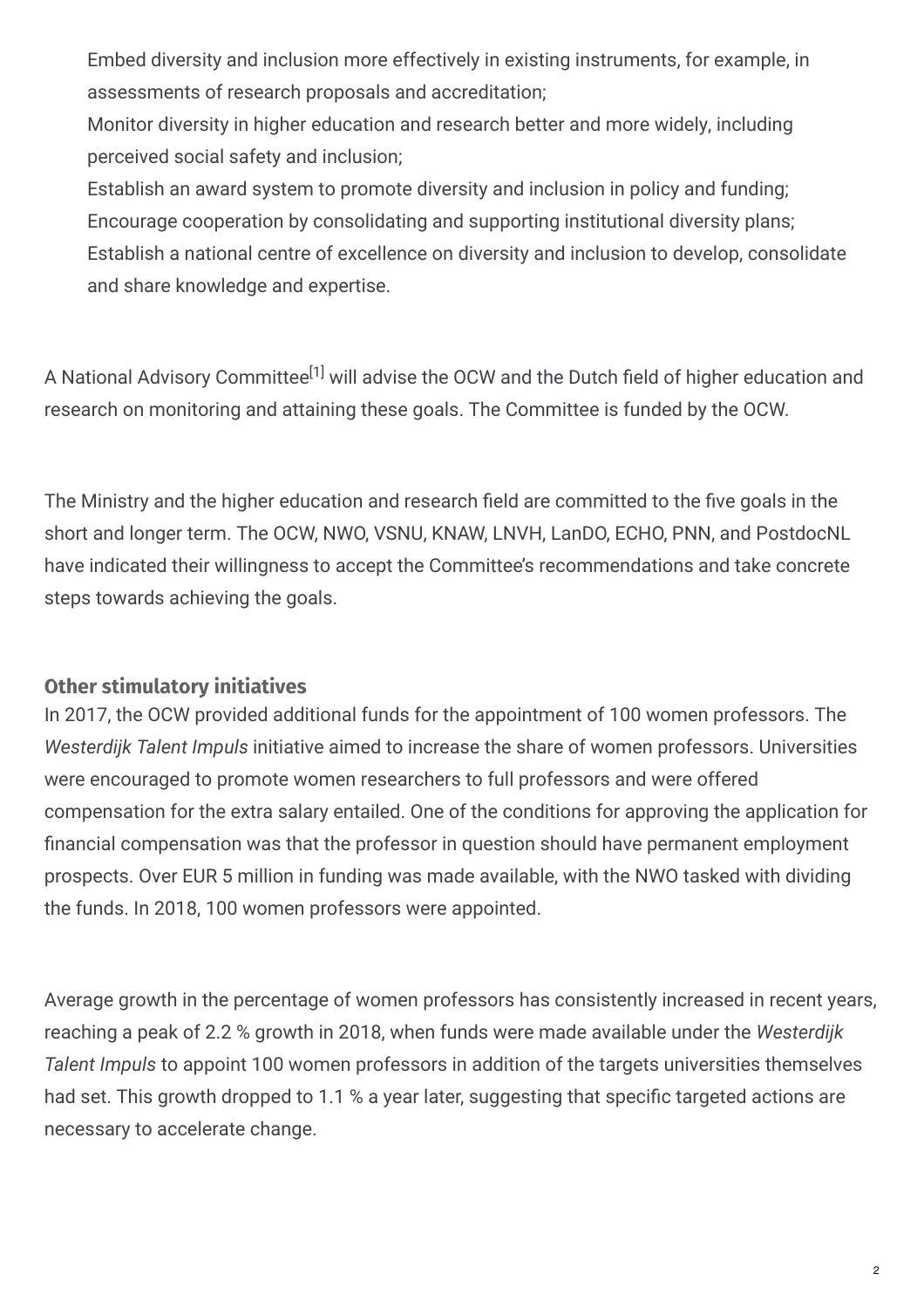The *Aspasia* grant was set up by the NOW, together with the OCW and the VSNU. It is designed to encourage the promotion of women Vidi grant recipients to associate professorships and women Vici grant recipients to full professorships. For women academics evaluated as "very good" or "excellent" after the selection interview for Vidi or Vici, but were not awarded a grant, universities may receive a grant if they promote these candidates to either an associate or full professorship. The premium available for the promotion of each Vidi/Vici grant recipient is EUR 40,000. The premium offered for the promotion of Vidi/Vici applicants that were assessed as "excellent" or "very good" but did not receive the grant is EUR 120,000. Thus the latter group does not receive a grant under the NWO Talent Programme, but is awarded a larger premium under *Aspasia*. The premium is allocated to the executive board of the university or institute where the *Aspasia* candidate is promoted. The executive board can use the premium to cover the extra salary costs resulting from the promotion, add it to the research budget of the *Aspasia* laureate, or supplement the Vidi/Vici grant (if applicable). The addition to her budget will give the candidate the possibility to expand her research (e.g. appointing an extra post-doctoral or research assistant, temporarily suspending her teaching activities, and/or undertaking a period of research at an international university). The *Aspasia* programme may therefore encourage other women academics to apply for grants.

Created in 2008, the "Talent to the Top Foundation"<sup>[2]</sup> facilitates and encourages the government and other employers to recruit, promote and retain women at the top of organisations. The Charter is a public commitment, a code with clear agreements to realise gender diversity at top and subtop management levels. Employers, businesses, organisations and institutions commit themselves to clear, measurable gender diversity goals and allow their achievements to be monitored annually. Signing the Charter is a voluntary commitment.

The LNVH<sup>[3]</sup> began life informally in the 1990s and became a foundation in 2001. It is now a network of over 1,400 women professors and associate professors, representing every discipline and all Dutch universities. Its goal is to promote the proportionate representation of women in academia. In 2012, the LNVH created the Distinguished Women Scientists Fund for women postdoctoral academics working in the Netherlands and within three years of their promotion. The Fund provides a travel grant of up to EUR 1,500 for women wishing to travel abroad in the framework of their discipline.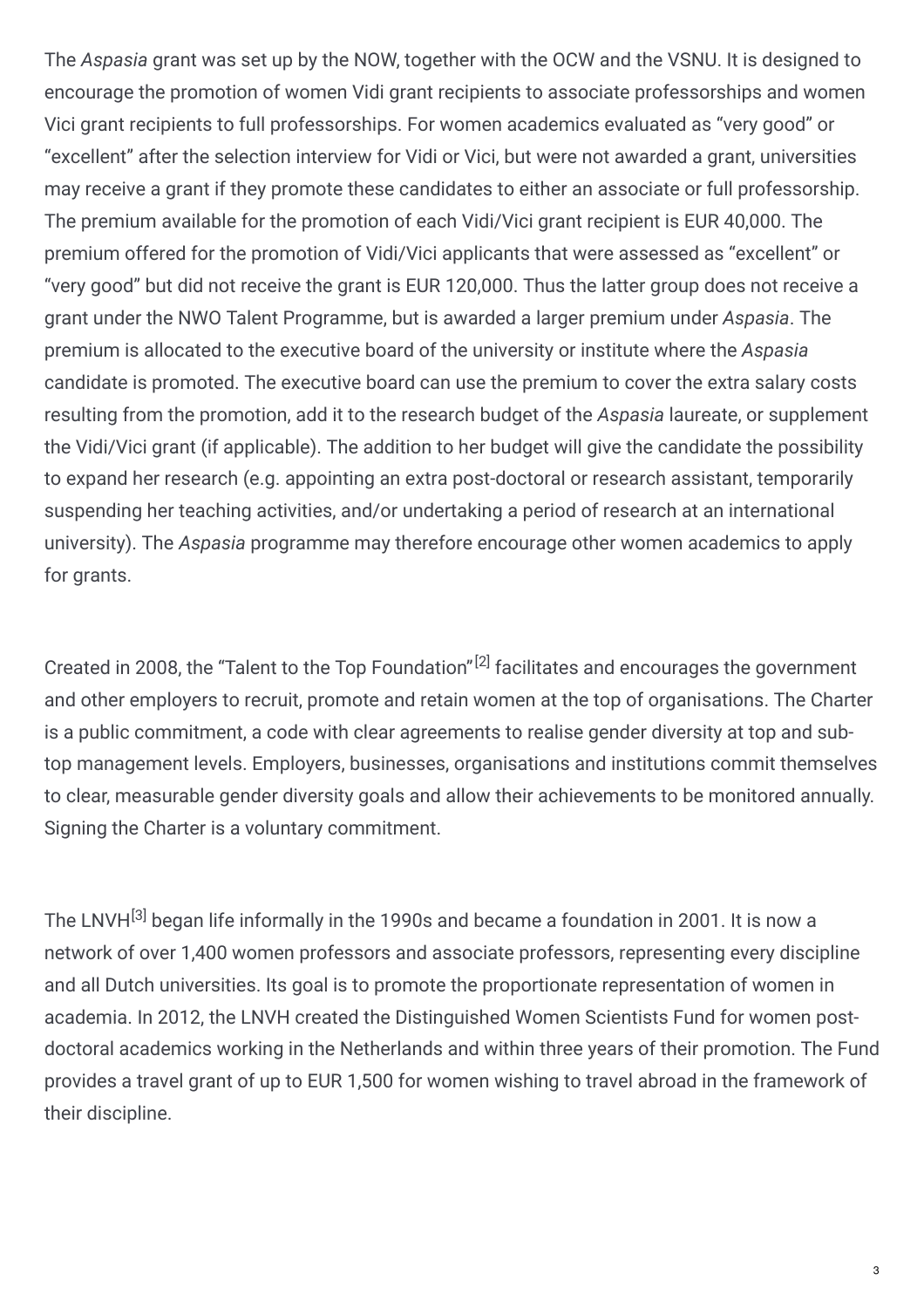"Girls' Day" is an annual event where technological companies, research and educational institutes open their doors to young girls aged 10-15 years in order to awaken their interest in science, technology, engineering and mathematics (STEM). It is run by the Dutch National Expert Organisation on Girls/Women and Science/Technology (VHTO) to increase the participation of girls in science, technology and ICT in the Netherlands. During Girls' Day, more than 9,500 girls discover the world of science, technology and IT. More than 300 companies organise hands-on activities, tours, workshops, quizzes, contests, pitches and speed dates with women professionals for girls in primary and secondary education.

The NWO uses the annual Athena Award to showcase women role models working in (natural) scientific disciplines. Researchers can nominate one or more women researchers for the Athena Award.

#### **Key actors**

The "National Action Plan for Greater Diversity and Inclusion in Higher Education and Research" ensures that the OCW is a key actor in driving change in the higher education and research sector.

Funding initiatives rest primarily with the NWO, which organises funding and selection procedures. Evaluation committees typically consist of peer reviewers employed by Dutch or foreign universities. In 2020, the NWO produced two videos on inclusive assessment (on the written assessment of proposals and on assessment committee meetings), giving reviewers and assessment committees specific suggestions to optimise evaluation processes $^{[4]}.$ 

At local level, the promotion of gender equality in research is entirely at the discretion of the universities themselves. Universities' boards are responsible for the strategic plans, which often include gender equality and diversity. Diversity Officers at the universities are the main actors in implementing gender equality measures.

# **INITIATIVES FOR GENDER EQUALITY BY RESEARCH PERFORMING ORGANISATIONS**

Dutch universities are committed to creating a safe, inclusive and diverse working and learning environment in which everyone is equal and has equal opportunities. They are taking steps together, such as ensuring a diverse student and staff population.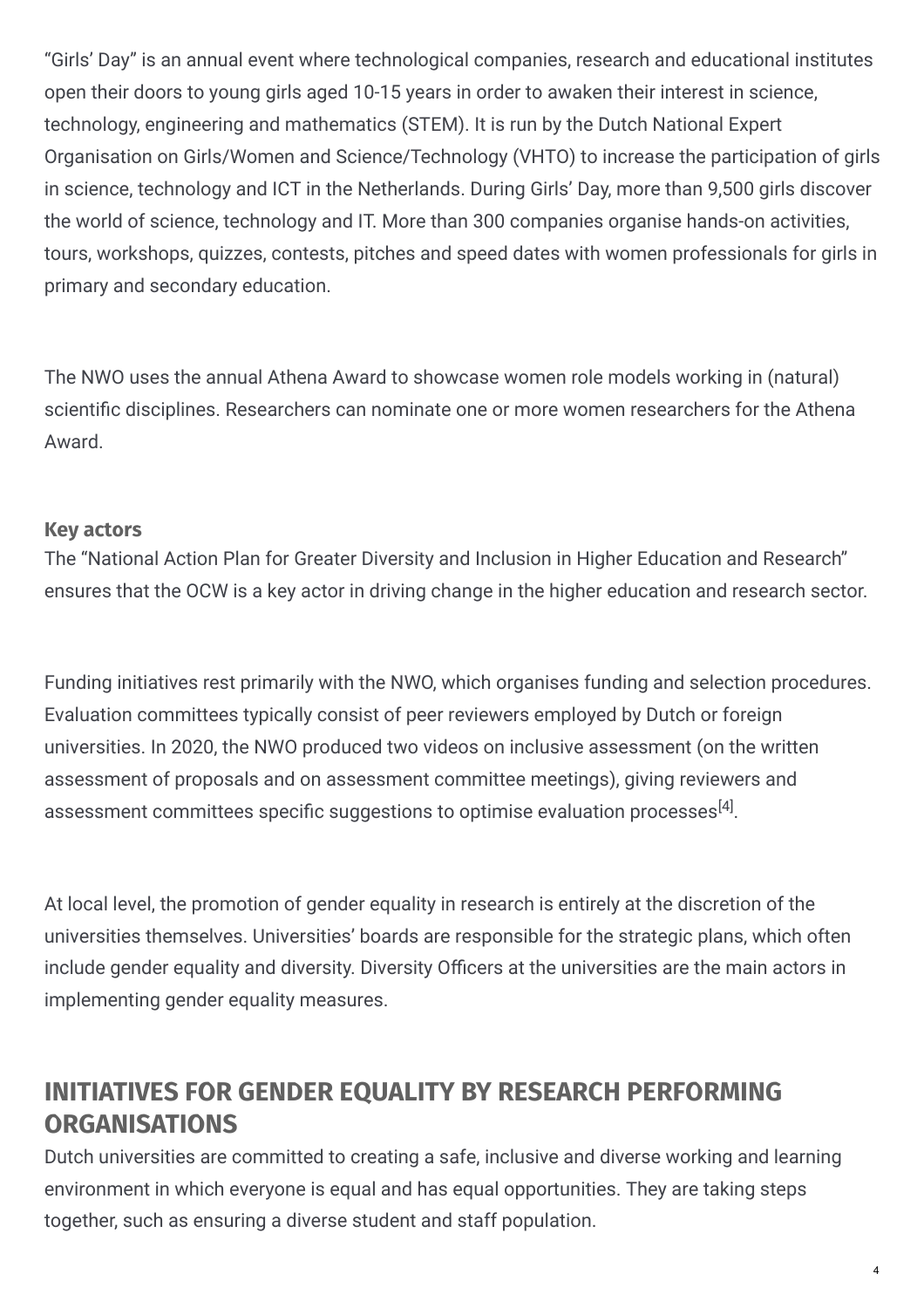Most universities in the Netherlands have set up gender policies and strategic plans. Horizon Europe has specified Gender Equality Plans (GEPs) as an eligibility criterion for public bodies, research organisations and higher education applicants. Dutch universities are now incentivised to develop their GEP.

The National Advisory Committee has prepared a guideline<sup>[5]</sup> on developing a GEP. HEIs can use the guide to create a GEP that meets EU requirements, as well as taking its additional recommendations. As of 1 September 2021, three universities have published a GEP that meets the Horizon Europe criteria. Other universities are in the process of developing such a GEP, as is the NWO.

Diversity measures taken by universities in the Netherlands have mainly focused on women (students and academic staff)<sup>[6]</sup>. For example, all universities have published targets for women professors in order to prevent women talent from being under-utilised, especially in higher-level positions. These targets have led to an increase in the numbers of women professors at universities in the period 2015-2020. Targets have also been set for 2020-2025 – should these targets be met, no university will have less than 25 % women professors by 2025.

A number of the measures proposed and/or implemented refer to an increase in hiring and promoting women academics. Several universities have a programme or fellowship that aims to hire or promote women, such as a tenure-track for assistant or associate professors, or a chair for full professors. Other hiring measures include gender-sensitive approaches to selection and recruitment (e.g. toolkit developed by the Erasmus University Rotterdam) $^{[7]}$ .

Bonjour, Van den Brink and Taartmans (2020) examined the diversity and inclusion policies at Dutch universities and argued that most measures aim to fix the numbers. Although a slight shift towards institutional change can be observed, few measures target real inclusion or structural and cultural change. The policies currently in place do not include intersectionality or intersectional measures. The majority of the plans do not present concrete measures, deadlines and responsibilities, making it difficult to monitor or evaluate their impact. The authors concluded that diversity and inclusion policies in universities will improve when clear deadlines, objectives and responsibilities are agreed and documented.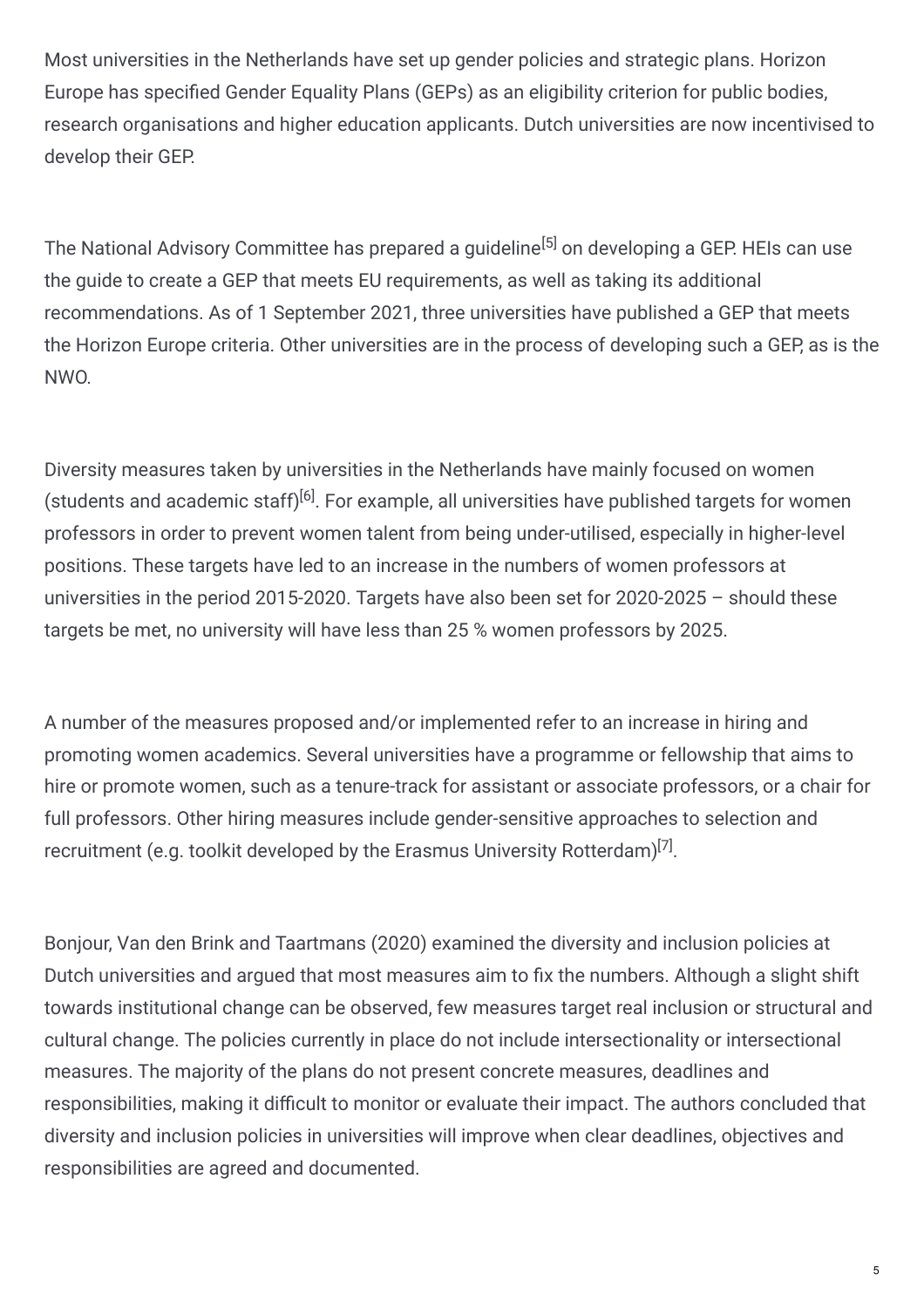# **Diversity Officers**

Most universities have at least one Diversity Officer, nominated from among the academics or professionals who work in the field of diversity and inclusion. Others instead entrust the diversity portfolio to the Board, which is supported by a team or task force. Some universities also have Diversity Officers at faculty/department level.

The duties of a Diversity Officer include raising awareness of diversity and inclusion, creating and developing diversity policy, encouraging cultural change, identifying and stimulating initiatives that promote diversity and inclusion, monitoring and reporting, and setting up and maintaining a network. Interviews with Diversity Officers revealed that most experience little formal or informal power (Bonjour, Van den Brink & Taartmans, 2020). They also report having too little time and too few resources to perform their work.

# **RELEVANT EXAMPLES OF PRACTICES**

# **Gender in Research Fellowship (Netherlands Organisation for Health Research and Development – ZonMw)**

Quality healthcare requires integrating a sex and gender dimension in all aspects of health research and clinical practice. ZonMw and the Erasmus Summer Programme (ESP) offered a joint programme to further knowledge and skills in gender, health and research, through "Gender in Research" workshops and a "Gender and Health" course.

The ZonMw "Gender and Health Knowledge Programme" provided up to 20 Gender in Research Fellowships each year for (inter)national PhD students and post-doctoral researchers. The fellowships allowed them to participate in the "Gender in Research" workshops and attend the "Gender and Health" course of the ESP. The programme took place in 2018, 2019 and 2021. Due to COVID-19, the 2021 course was delivered online.

# **Irène Curie Fellowship Programme (Eindhoven University of Technology) [8]**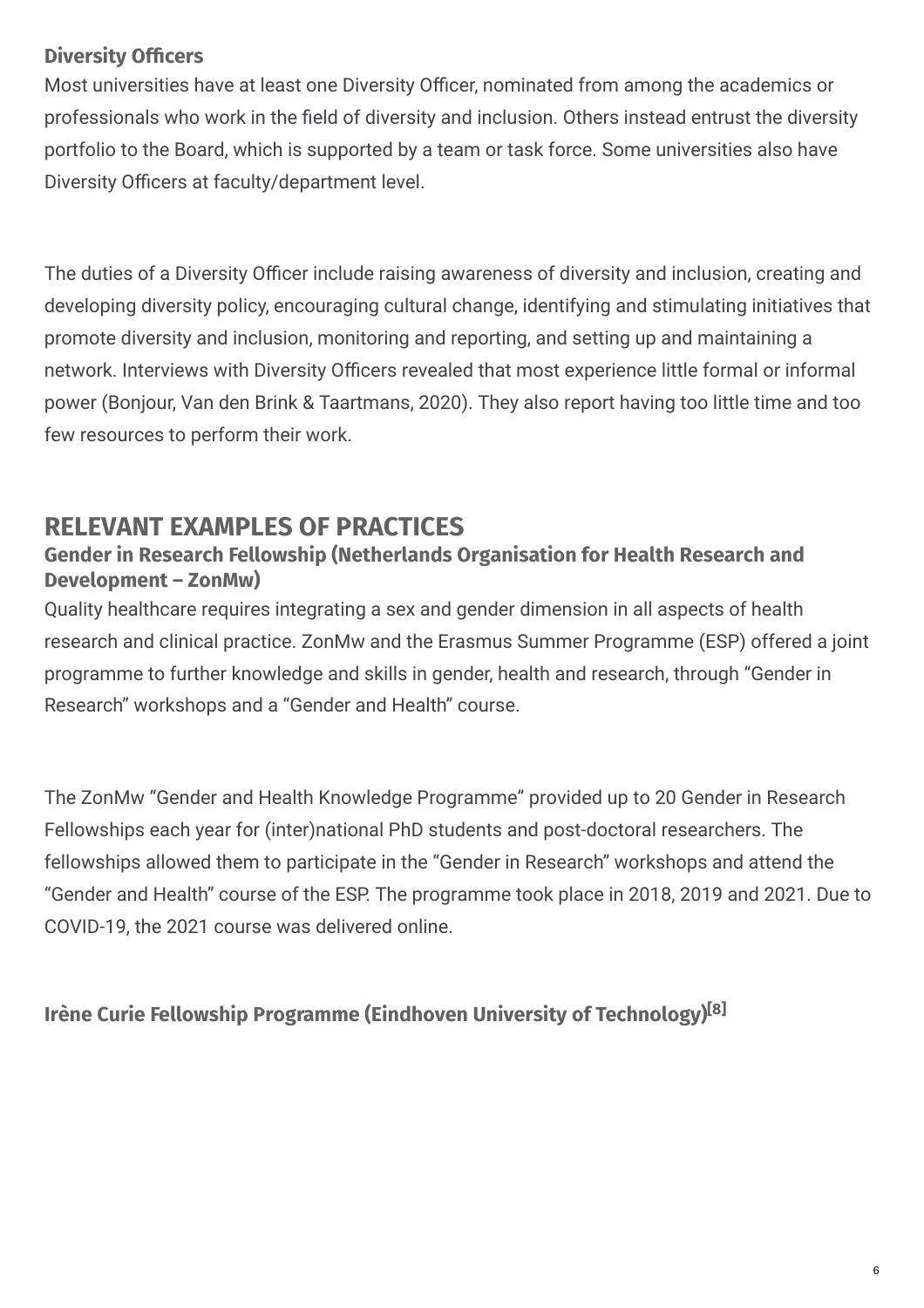In the summer of 2019, the Eindhoven University of Technology (TU/e) began its Irène Curie Fellowship (ICF) Programme. The Programme opened up academic jobs exclusively to women applicants for six months in a bid to achieve a greater balance between women and men in academic positions. Although widely supported, the measure also met with some criticism. In May 2020, it was halted following a ruling by the Netherlands Institute for Human Rights (*Het College voor de Rechten van de Mens*, CRM), which stated that TU/e's approach of opening up jobs exclusively to women was disproportionate. Since the start of the ICF Programme, 57 women have been hired as permanent academic staff at TU/e: four full professors, two associate professors and 51 assistant professors. In addition, 63 men were hired. This means that the growth in the number of women in academic positions at TU/e doubled, which was an unprecedented shift.

The ICF Programme resumed on 1 May 2021, with the same goal of having women make up at least 30 % of academic staff by 2024. Its new format has been endorsed by the CRM, going so far as to provide room for customisation in job groups where the numbers of women academics are far behind. Within the adjusted ICF Programme, 30–50 % of permanent academic jobs will be offered. For each position that becomes vacant, the existing gender ratio will be taken into account. If the percentage of women is less than 35 %, the vacancy will be considered for inclusion in the ICF Programme. The Programme will run until at least 2024 and will be evaluated annually.

As an Irène Curie Fellow, women receive a five-year tenure-track position as assistant professor. After a maximum of four years, a decision is made on tenure. If women already have a more senior profile, they can apply as associate or full professor. As an Irène Curie Fellow, women are offered the opportunity to establish an independent research programme in collaboration with colleagues at the university, and at national and international institutions. They are also expected to contribute to the curriculum of the department. Fellows receive a substantial start-up package to start their research and, for example, hire a PhD candidate.

#### **National Dialogue Network of Diversity Officers**

In 2016, Leiden University took the initiative for a National Dialogue Network of Diversity Officers. The main goal is to create a platform of knowledge and experience related to the development and implementation of policies on diversity. In addition, the network can serve in an advising, agendasetting and strategic function in the development of policies at national level. Almost all Dutch universities are represented.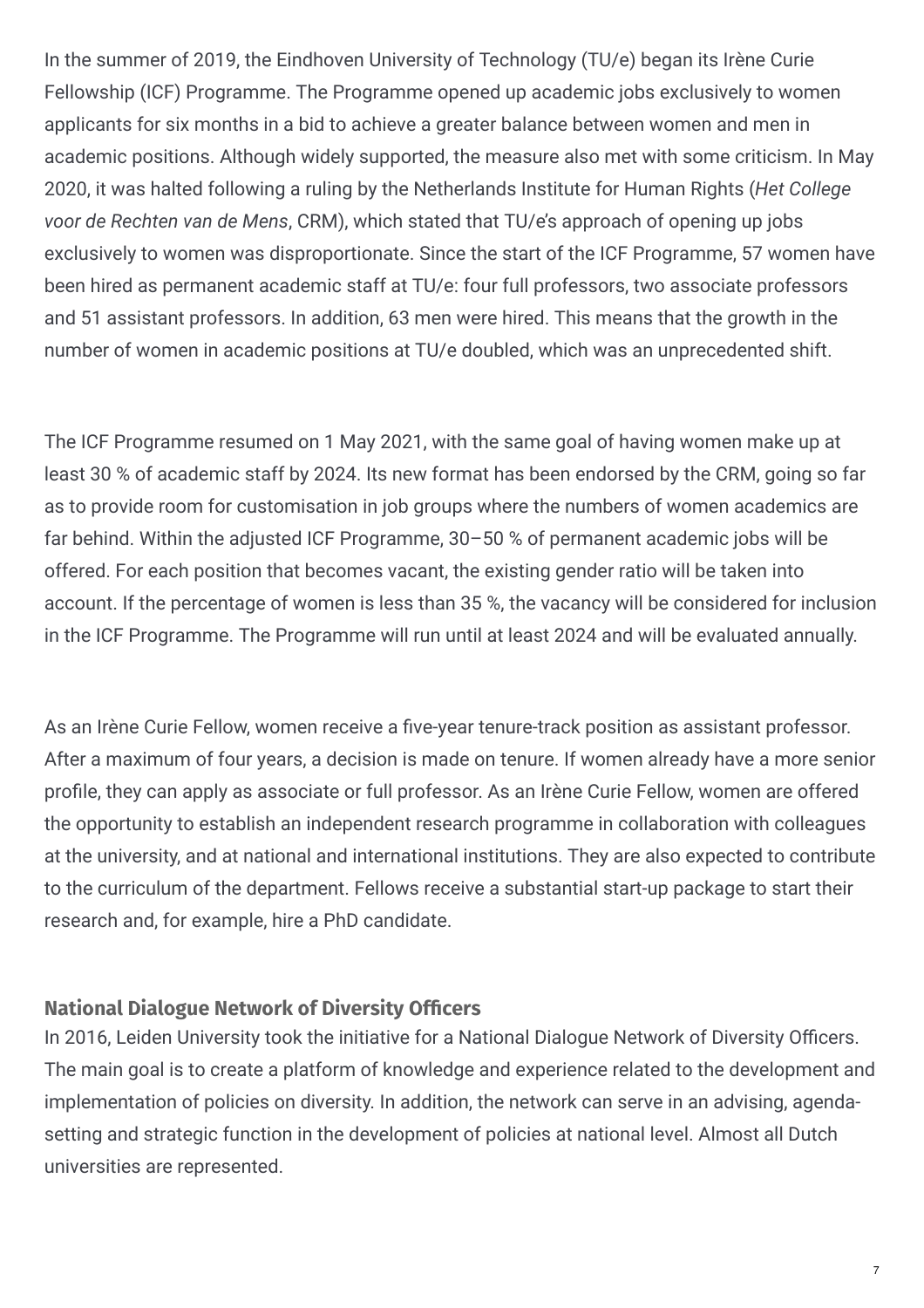## **Addressing harassment in academia**

In 2019, the LNVH initiated a research project and published the report "Harassment in Dutch academia: exploring manifestations, facilitating factors, effects and solutions", which started a national debate on all forms of harassment in Dutch academia. The report prompted universities to create an ombudsperson position, for example, and a flowchart outlining how to report someone or file a complaint. The theatre["'#MeTooAcademia:](http://www.hetacteursgenootschap.nl/productions/metooacademia-the-learning-curve/) the Learning Curve" was an innovative way of addressing the topic, featuring a post-play discussion of harassment in academic. The actors have been asked to perform the play by numerous HEIs and governmental organisations.

## **Participation in EU projects**

Radboud University is part of a consortium in the EU-funded structural change project, "Gender Equality Actions in Research Institutions to traNsform Gender ROLES" (GEARING-Roles). Erasmus University Rotterdam is part of the Horizon 2020 consortium, EQUAL4EUROPE, which aims to develop and implement GEPs in European universities. Wageningen University and Research (WUR) is a partner in the four-year Horizon 2020 Gender-SMART project (2019–2023). Together with six European partners, WUR has committed to strengthen and consolidate gender and equality.

**Footnotes**

[1] <https://www.dihoo.eu/>

[2] <https://talentnaardetop.nl/en>

[3] <https://www.lnvh.nl/>

[4] <https://www.nwo.nl/en/inclusive-assessment>

[5] [https://www.rijksoverheid.nl/documenten/kamerstukken/2021/06/15/handreik...](https://www.rijksoverheid.nl/documenten/kamerstukken/2021/06/15/handreiking-voor-het-opstellen-van-een-gendergelijkheidsplan)

[6] Bonjour, Van den Brink and Taartmans, "Een diversity officer is niet genoeg: Het diversiteitsbeleid op Nederlandse universiteiten", TH&MA, Vol. 27, No. 5, 2020, pp. 83-89.

[7] <https://www.eur.nl/en/media/2021-04-engbrochurewstoolkit21112018en>